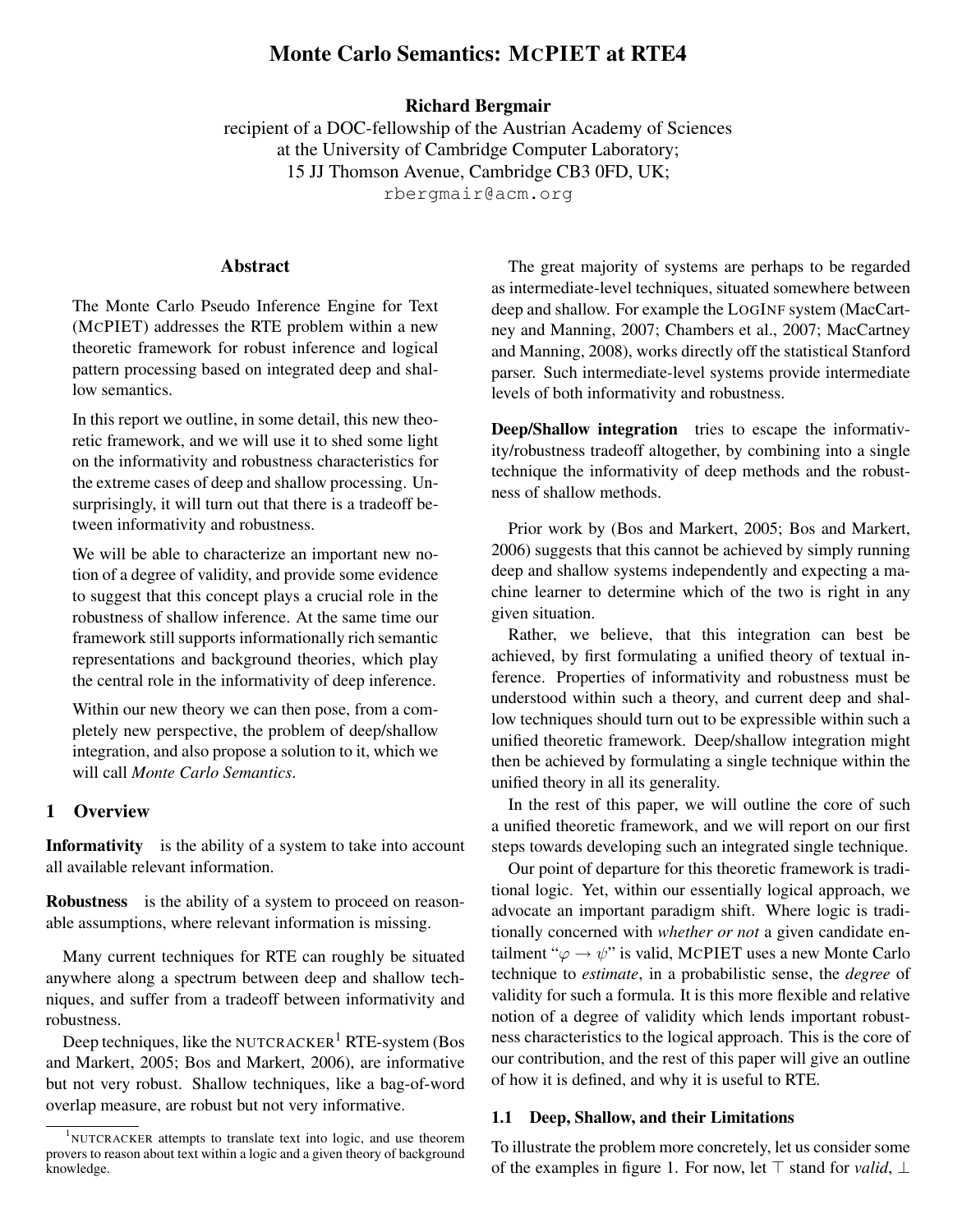## (1) predicate/argument structures

(a) The cat changed the dog.  
\n
$$
\top \quad > \quad \frac{\text{The cat chased the dog.}}{\rightarrow \text{ The dog chased the cat.}}
$$

(2) monotonicity properties, upwards entailing

(a) 
$$
\frac{\text{Some (grey } X \text{) are } Y}{\rightarrow \text{ Some } X \text{ are } Y} \geq \top
$$

(b)  
\n
$$
\top \quad > \quad \frac{\text{Some } X \text{ are } Y}{\longrightarrow \quad \text{Some } ( \text{grey } X) \text{ are } Y}
$$
\n
$$
\text{Some } X \text{ are } Y
$$
\n
$$
\text{Some } X \text{ are } Y
$$

(c) Some X are Y  
\n
$$
\frac{\text{Some } X \text{ are } Y}{\longrightarrow \text{Some (grey } X) \text{ are } Y} > \frac{\text{Some } X \text{ are } Y}{\longrightarrow \text{Some (clean (grey } X)) \text{ are } Y}
$$

(3) monotonicity properties, downwards entailing

(a) 
$$
\frac{\text{All } X \text{ are } Y}{\longrightarrow \text{ All (grey } X \text{) are } Y} \geq \top
$$

$$
(b) \t\t T > -
$$

(b)  
\n
$$
\begin{array}{ccc}\n\uparrow > & \frac{\text{All (grey } X \text{) are } Y}{\longrightarrow & \text{All } X \text{ are } Y} \\
\text{(c)} & & \frac{\text{All (grey } X \text{) are } Y}{\longrightarrow & \text{All } X \text{ are } Y} > & \frac{\text{All (clean (grey } X \text{)) are } Y}{\longrightarrow & \text{All } X \text{ are } Y}\n\end{array}
$$

(4) quantifiers and negations

(a) 
$$
\tau \geq \frac{\text{Some } X \text{ are } Y}{\rightarrow \text{ All } X \text{ are } Y}
$$

$$
(b) \qquad \qquad \perp \geq \qquad \frac{\text{Some } X \text{ are } Y}{\longrightarrow \text{ No } X \text{ are } Y}
$$

(c) 
$$
\perp \geq \frac{All X \text{ are } Y}{\rightarrow \text{ Some } X \text{ are not } Y}
$$

(6) sentential connectives on clauses)

(a) 
$$
\frac{\text{S is a man and every man is mortal}}{\rightarrow \text{S is mortal}}
$$
  $\geq \top$ 

(7) gradual standards of proof (tautology > contingency > contradiction)

| (a)                                | Socrates is a man                   | Socrates is a man               |
|------------------------------------|-------------------------------------|---------------------------------|
| $\rightarrow$ Socrates is a man    | $\rightarrow$ Socrates is a moral   |                                 |
| (b)                                | $\rightarrow$ Socrates is a man     | $\rightarrow$ Socrates is a man |
| $\rightarrow$ Socrates is a mortal | $\rightarrow$ Socrates is not a man |                                 |

Figure 1: example inferences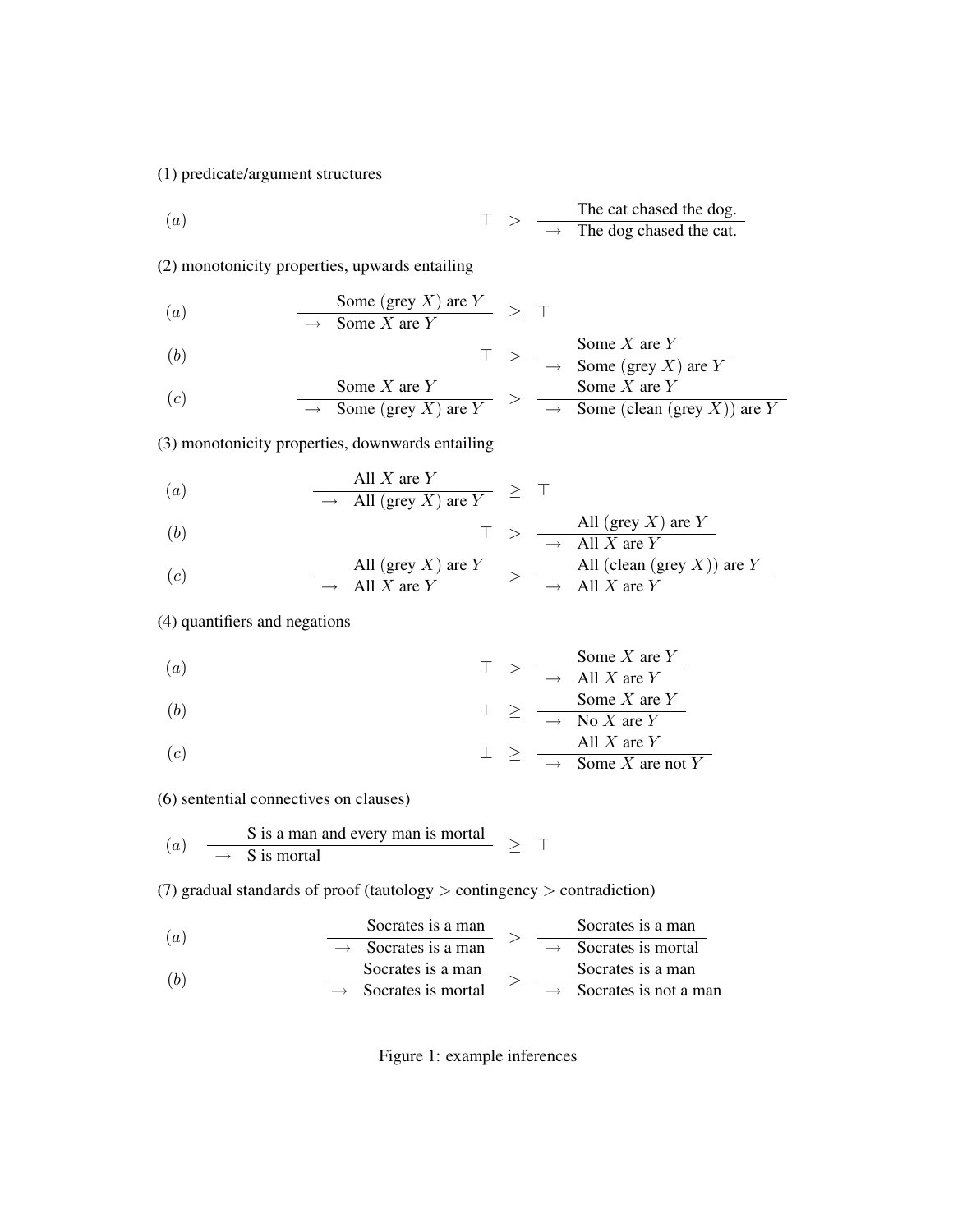for *unsatisfiable*. So  $\chi \geq \top$  means that the candidate entailment  $\chi$  is valid (ENTAILMENT), and  $\perp \geq \chi$  means that  $\chi$  is unsatisfiable (CONTRADICTION). More generally,  $\varphi > \psi$ means that  $\varphi$  is more valid than  $\psi$ . We will have much more to say about what exactly that means.

In example (1.a.), information about the predicate-argument structures of the texts is available. A shallow technique like bag-of-words overlap might miss out on this information and incorrectly decide that the entailment is true. Intermediatelevel or deep approaches would likely get this example right. Hence the shallow method, in this example, fails on informativity, where deep methods would succeed.

Next, consider examples (2.c.) and (3.c.), substituting "elephants" for  $X$ . All elephants are grey, but not all elephants are clean. The antecedent fails to mention this, and it might well be the case that the system does not have access to this kind of information, in the face of an incomplete theory of realworld knowledge and common sense. Hence, we are missing relevant information. A deep technique would find that neither is the left-hand side candidate entailment provable nor is the right-hand side entailment. It would then decide that they are equally to be considered non-valid. But this is incorrect. Given that all elephants are grey, if some elephants are intelligent, then some grey elephants are intelligent, yet it is not true that some clean grey elephants are intelligent. Intermediatelevel approaches or shallow approaches would easily get this distinction right. Each adjective illegally inserted in this way would contribute an additional penalty score to the entailment. Even if we don't know anything about elephants and under what conditions they can be considered clean or grey, it is still reasonable to assume that the insertion of *only one* adjective into the wrong slot of a quantifier is preferable to the illegal insertion of *two* such adjectives. – We could proceed on reasonable assumptions where we are missing relevant information, yet a traditional theorem prover will not do that. Hence, the deep method, in this example, fails on robustness, where shallow methods would succeed.

Intermediate-level systems comparing the symbolic structures of dependency parses seem to be both robust and informative, for both of these examples. Yet they would likely fail on other examples such as (2.a.), (3.a.), and (4), requiring a proper treatment of quantification. Examples such as (6) go even further, and require a logic to build on these quantified structures.

The LOGINF system (MacCartney and Manning, 2007; Chambers et al., 2007; MacCartney and Manning, 2008), for example, is an attempt to engineer theoretical properties such as the ones exemplified in figure 1 into an intermediate-level system. While LOGINF does have its limitations, we should, perhaps, point out that our work provides a richer theory for this kind of inference, while theirs currently works better in practice. In fact, we believe that our theory and their system complement each other quite well.

Concerning MCPIET, we can now say, quite simply, that

our goal is to get all of the theoretical properties right that are exemplified in figure 1.

### 1.2 Degree of Validity

We have already mentioned that it is our new notion of a degree of validity, which lends robustness characteristics like (2.c.) and (3.c.) to our theory. To see what exactly is meant by a degree of validity here, and how it relates to the problem of missing information, let us consider example (7) about the following three propositions:

$$
\varphi
$$
: "Socrates is a man",  $\neg \varphi$ : "Socrates is not a man",  $\psi$ : "Socrates is mortal".

We are given some information, represented logically in a theory  $T$ . It is simply a set of formulae which we can assume to be valid a priori. If, on the basis of such an assumption, we must conclude that some formula  $\chi$  is also valid, we say that  $\chi$  is valid within theory T, written  $T \models \chi$ .

The well-known deduction theorem now defines when exactly a candidate entailment of the form " $\varphi \rightarrow \psi$ " is valid. It states that  $T \models \varphi \rightarrow \psi$  whenever  $T \cup {\varphi} \models \psi$ . In words: If we assume that the antecedent  $\varphi$  is valid, on top of all the formulae already in T, and we must conclude that  $\psi$  is also valid, then we also know that the candidate entailment " $\varphi \rightarrow \psi$ " is valid in T.

When evaluating a given candidate entailment, there are traditionally four cases to distinguish:

- (i)  $T \cup {\varphi} \models \psi$  and  $T \cup {\varphi} \not\models \neg \psi$ ;
- (ii)  $T \cup {\varphi} \not\models \psi$  and  $T \cup {\varphi} \models \neg \psi$ ;
- (iii)  $T \cup {\varphi} \models \psi$  and  $T \cup {\varphi} \models \neg \psi$ ;
- (iv)  $T \cup {\varphi} \not\models \psi$  and  $T \cup {\varphi} \not\models \neg \psi$ .

Assuming the empty theory  $T = \emptyset$ , the first candidate entailment in example (7), which is " $\varphi \to \varphi$ ", falls under case (i). The third candidate entailment, which is " $\varphi \rightarrow \neg \varphi$ ", falls under case (ii).

It is also quite common to require that a given theory  $T \cup$  $\{\varphi\}$  be *consistent*, i.e. that case (iii) does not occur.

But what about the second candidate entailment? Here we have " $\varphi \rightarrow \psi$ ", which would have to fall under case (iv). Here we are dealing with an incomplete theory.

In order to make the theory  $T \cup {\varphi}$  *complete*, we could, for example, add

## $x$  : "Every man is mortal"

to T. We would then have  $\{\chi, \varphi\} \models \psi$  and  $\{\chi, \varphi\} \not\models \neg \psi$ , so the candidate entailment would fall under case (i). Or, we could have added  $\chi'$ , "No man is mortal", to make it fall under case (ii).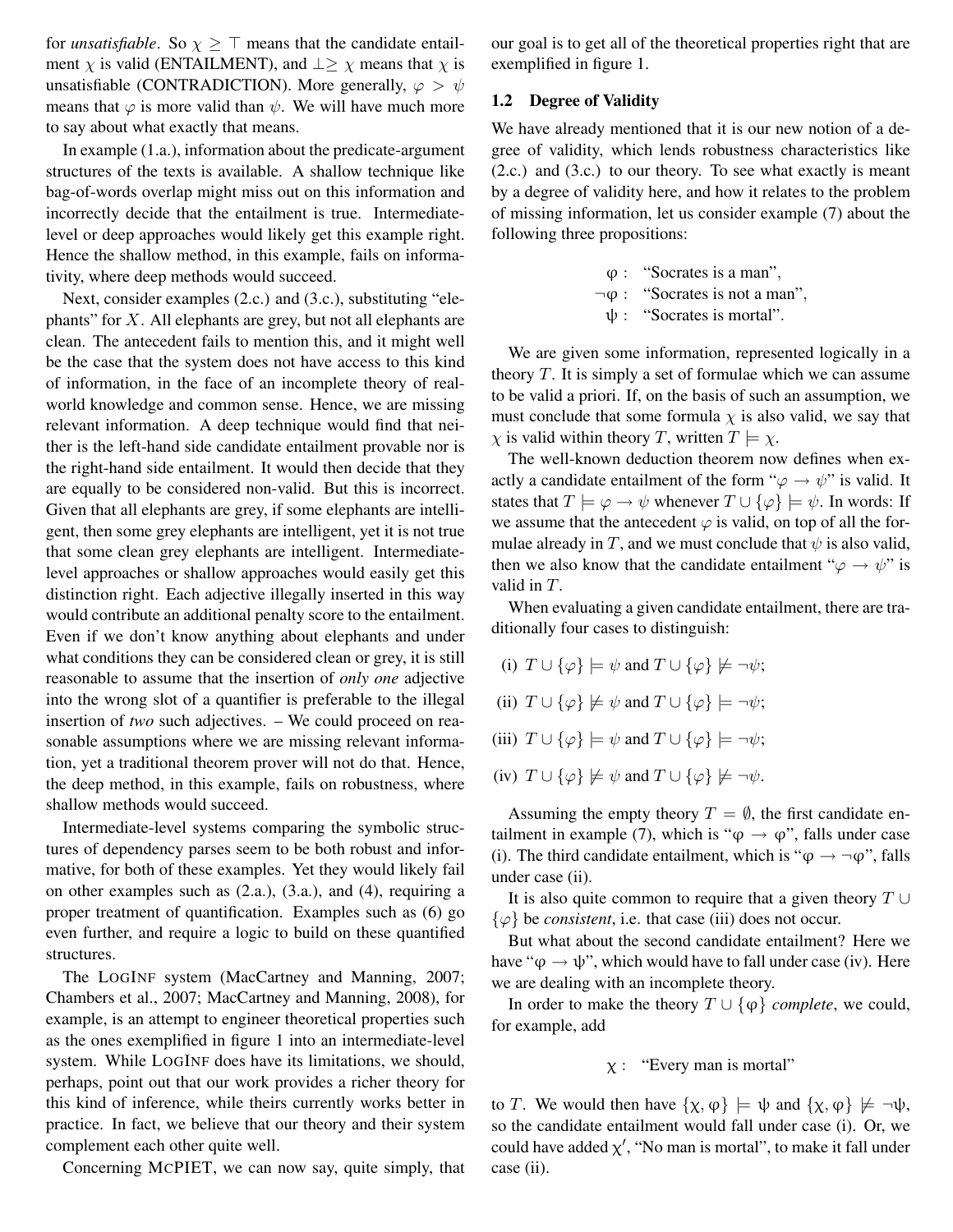This is the major problem with NUTCRACKER, the major weakness with applying traditional theorem provers for classical logic to NLP tasks such as RTE: Theories are not, in practice, complete in that sense. They have to contain realworld knowledge and common sense.

Some knowledge of this kind is available. For example meaning postulates of the form " $\forall x : \text{cat}(x) \rightarrow \text{animal}(x)$ " could be derived from the WordNet noun hyponymy hierarchy, or " $\forall x, y, z :$  buy-from $(x, y, z) \equiv$  sell-to $(z, y, x)$ " could be derived from a role-labelled verb lexicon. Knowledge of more general kind might be automatically acquired from text. Given very careful knowledge engineering, one might even be able to ensure that the resulting theories are consistent. But assuming them to be complete in the above sense would be unrealistic at present.

In our opinion, such a completeness assumption, which would hold that case (iv) does not occur, is not only wrong, but, quite to the contrary, we would expect case (iv) to be indeed the most frequent one, with cases (i) and (ii) occuring only as limit cases of theoretical interest.

Thus, instead of talking about the bivalent dichotomy between validity and non-validity, we talk about what we call **degree of validity**. We write  $T \models_t \chi$  iff  $\chi$  is valid in T to a degree t from the rational-valued unit interval  $[0, 1]$ .

For example,  $\chi$  could be valid in T, to a degree of 0.7, written  $T \models_{0.7} \chi$ .

We now distinguish the following cases:

- (i)  $T \cup {\varphi} \models_{1,0} \psi$  and  $T \cup {\varphi} \models_{0,0} \neg \psi$ ;
- (ii)  $T \cup {\varphi} \models_{0,0} \psi$  and  $T \cup {\varphi} \models_{1,0} \neg \psi$ ;
- (iii)  $T \cup {\varphi} \models_t \psi \text{ and } T \cup {\varphi} \models_{t'} \neg \psi \text{, for } 0 < t, t' < 1.0.$

Here, everything is arranged along a continuum of degrees of validity. One can easily see, that this distinction is more fine-grained than the traditional dichotomy. Case (i) is simply the case of traditional validity, case (ii) is the case of traditional unsatisfiability, but in addition we have a new case (iii).

In this case (iii), we can now *compare* two given candidate entailments for their degree of validity, let us call them candidate 1,  $T \cup {\varphi_1} \models_{t_1} \psi_1$ , and candidate 2,  $T \cup {\varphi_2} \models_{t_2} \psi_2$ . It now may well be the case that we are missing knowledge, so that neither of them is strictly provable, in a proof-theoretic sense, that neither of them is a tautology, that neither of them is traditionally valid. But we can still determine, on the basis of the information we do have in  $T$ , which of them we would rather prove than the other, which of them is closer to being a tautology, which of them is valid to a higher degree. If  $t_1 > t_2$ , we prefer candidate 1, if  $t_2 > t_1$ , we prefer candidate 2.

## Remarks

In section 3, we will explain, in greater detail, how we arrive at an actual number for the degree of validity of a given candidate entailment. For now, it is only important to note that, once we can compare candidate entailments on the basis of a degree of validity, we can, for example, sort the 800 candidate entailments in a given RTE dataset. Knowing that we expect 50% of them to be valid, we can quite naturally determine a cutoff to characterize when exactly a candidate entailment is good enough to be considered valid.

We can still distinguish the case of strict logical validity, so in section 3.1, we can set up traditional theorem proving as a special case of inference under our theory, showing that we can *potentially* gain the same level of informativity. Yet, we will generally find the notion of strict logical validity too restrictive a criterion to be useful in practice.

The more lenient criterion of using degrees of validity imposes a more useful structure on the truth classes in the case of a theory which would traditionally be considered incomplete, and thereby helps us to deal robustly with missing information. This allows us, in section 3.2, to set up bag-of-words overlap comparisons as another special case of textual inference, showing that we can *potentially* gain the same level of robustness.

Finally, in section 4, we will turn to the general case, and suggest a new technique to compute degrees of validity in this general case. We are then in a position to explain, what exactly was meant by the hedge *potentially* in the above two paragraphs in sections 4 and 5.

## 2 Logical Preliminaries

From external modules dealing with syntax and semantic composition, we expect a translation of the pieces of text  $T$  and  $H$ into formulae  $\varphi'$  and  $\psi'$  of a first-order predicate language. We then translate these into propositional logic, assuming that quantifications range over a finite domain of two individuals. For example " $\forall x : P(x) \rightarrow Q(x)$ " would translate to " $(p_1 \rightarrow q_1) \land (p_2 \rightarrow q_2)$ ", and " $\exists x : P(x) \land Q(x)$ " would translate to " $(p_1 \wedge q_1) \vee (p_2 \wedge q_2)$ ".

This leaves the problem of determining the degree of validity for the candidate entailment " $\varphi \rightarrow \psi$ ", now expressed as a formula in propositional logic. We approach this problem model-theoretically, i.e. by a process of considering its truth values under different conditions.

Definition 1. (truth values)

$$
\mathbb{V}_2 \stackrel{\text{def}}{=} \{0, 1\}
$$
  

$$
\mathbb{V}_{\aleph_0} \stackrel{\text{def}}{=} \{v \mid v \in \mathbb{Q} \ \land \ 0 \le v \le 1\}.
$$

So  $\mathbb{V}_2$  is the set of two truth values used in classical logic. However, we will also need to make use of  $\aleph_0$ -valued Łukasiewicz  $logic^1$  (Łukasiewicz and Tarski, 1930), which will be defined in greater detail later. For now, simply note that where classical logic assumes only the two truth values 0 and 1, a multi-valued logic could permit truth values like 0.7.

Definition 2. (propositional signature) We call Λ <sup>a</sup> *propositional signature*, iff Λ is a finite sequence of propositional symbols  $\Lambda = \langle p_1, p_2, \ldots, p_N \rangle$  for some N.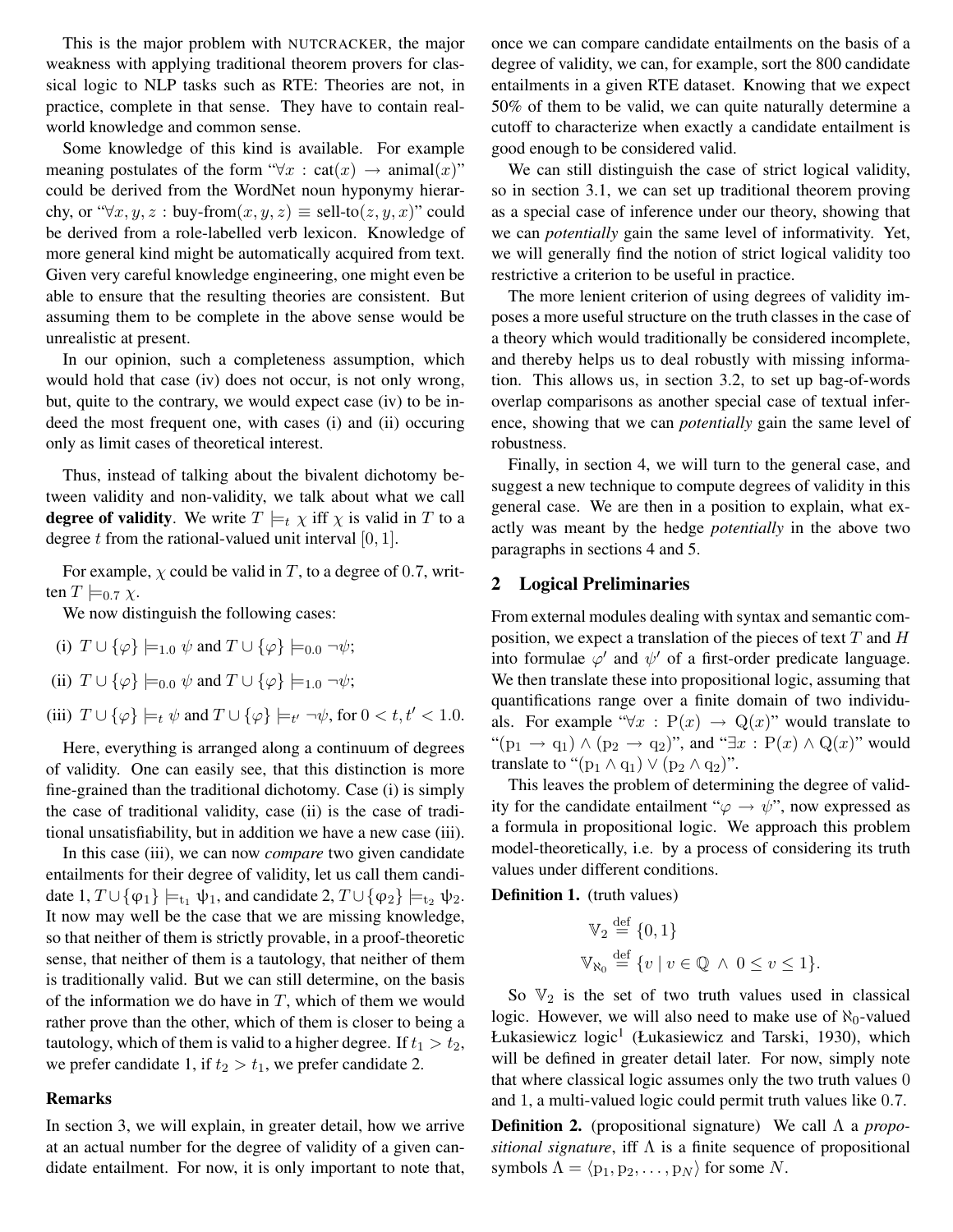Definition 3. (basic propositional syntax) The following recursive rules define by structured induction the notion of a *basic propositional formula over* <sup>V</sup> *and* Λ. For all <sup>v</sup>,p,ϕ, and  $\psi$ :

- if  $v \in V$ , the *value constant* " $\overline{v}$ " is a *formula*;
- if  $p \in \Lambda$ , the *proposition* "p" is a *formula*;
- if  $\varphi$  and  $\psi$  are *formulae*, then so is the *implication* " $(\varphi \rightarrow \varphi)$  $\psi$ ";
- nothing else is a *formula*.

Definition 4. (extended propositional syntax) The following recursive rules define by structured induction the notion of an *extended propositional formula over*  $\nabla$  *and*  $\Lambda$ . For all  $\varphi$  and  $\psi$ :

- If  $\varphi$  is a basic propositional formula over  $\mathbb {V}$  and  $\Lambda$ , it is also an extended *formula*;
- If  $\varphi$  is a *formula*, then so is the *negation* " $\neg \varphi$ ";
- If  $\varphi$  and  $\psi$  are *formulae*, then so are the
	- $-$  *strong conjunction* " $(\varphi \& \psi)$ ",
	- $-$  *strong disjunction* " $(\varphi \vee \psi)$ ",
	- $-$  *weak conjunction* "( $\varphi \land \psi$ )",
	- $-$  *weak disjunction* "( $\varphi$  ∨  $\psi$ )",
	- *equivalence* " $(\varphi \equiv \psi)$ ", and
	- $-$  *antivalence* "( $\varphi$  ≢  $\psi$ )";
- Nothing else is a *formula*.

**Definition 5.** <sup>2</sup> For any extended formula  $\chi$ , we call  $\chi'$  its *corresponding* basic formula, iff  $\chi'$  results from  $\chi$  by structured induction on the following transformation rules. For any formulae  $\varphi, \psi$ :

$$
\begin{array}{rcl}\n\text{``$\neg\varphi$''} & \rightarrow \text{``$\varphi$} \rightarrow \overline{0}$',\n\text{``$\varphi$ &$\psi$''} & \rightarrow \text{``$\neg(\varphi \rightarrow \neg \psi)$''},\n\text{``$\varphi$ &$\psi$''} & \rightarrow \text{``$\neg\varphi$} \rightarrow \psi$'',\n\text{``$\varphi$} \land \psi$''} & \rightarrow \text{``$\varphi$ &$\varphi$} \rightarrow \psi$'',\n\text{``$\varphi$} \lor \psi$''} & \rightarrow \text{``$\varphi$} \land \varphi \rightarrow \psi$) \rightarrow \psi$'',\n\text{``$\varphi$} \equiv \psi$''} & \rightarrow \text{``$\varphi$} \rightarrow \psi$ &$\varphi$ &$\psi$''},\n\text{``$\varphi$} \not\equiv \psi$''} & \rightarrow \text{``$\neg(\varphi \equiv \psi)$''}.\n\end{array}
$$

This defines the language of propositional logic. Its atomic symbols include a set of N propositional symbols  $\Lambda$  =  $\langle p_1, p_2, \ldots, p_N \rangle$ . These have truth values that are in some sense variable. Furthermore, an atomic symbol could be a value constant like  $\overline{0}$ ,  $\overline{1}$ , or  $\overline{0.7}$ , which would always have the truth values 0.0, 1.0, and 0.7, respectively.

Formulae are built out of such atomic symbols by combining them using operators like " $\rightarrow$ ", " $\wedge$ ", " $\rightarrow$ ", etc. We take the implication operator " $\rightarrow$ " and the value constant  $\overline{0}$  as basic, in some sense, and define all other operators using only implications and the constant  $\overline{0}$ . Thus we will, from here on, always assume w.l.o.g. that formulae are in this basic syntax.

Now everything that remains to be done is to assign truth values to atomic symbols and a truth function to the operator "→", and we have defined the truth value of any formula of propositional logic.

Definition 6. (valuation) We call w an N-dimensional *valuation* iff w is a vector

$$
\vec{w} = [w_1 w_2 \dots w_N]^{\mathrm{T}}.
$$

We say w is bivalent, iff each  $w_i \in V_2$ , and that w is  $\aleph_0$ -valued otherwise, provided each  $w_i \in \mathbb{V}_{\aleph_0}$ . We denote the set of all bivalent, N-dimensional valuations by  $\mathcal{W}_{2,N}$  and the set of all  $\aleph_0$ -valued, N-dimensional valuations by  $\mathcal{W}_{\aleph_0,N}$ .

**Definition 7.** (classical propositional semantic) Let  $\Lambda$  =  $\langle p_1, p_2,..., p_N \rangle$  be a propositional signature, and let w be a bivalent, N-dimensional valuation. Now, for any formula  $\chi$ , the *truth value of*  $\chi$  *over* w *and*  $\Lambda$ , denoted  $||\chi||_w^{\Lambda}$ , is defined<br>by structured induction as follows. For any formulae  $\langle \phi, \psi \rangle$ . by structured induction as follows. For any formulae  $\varphi, \psi$ :

$$
\|\overline{0}\|_{\mathbf{w}}^{\Lambda} \stackrel{\text{def}}{=} 0; \|\overline{1}\|_{\mathbf{w}}^{\Lambda} \stackrel{\text{def}}{=} 1; \|\mathbf{p}_i\|_{\mathbf{w}}^{\Lambda} \stackrel{\text{def}}{=} \mathbf{w}_i, \text{ for each } i; \|\varphi - \psi\|_{\mathbf{w}}^{\Lambda} \stackrel{\text{def}}{=} \begin{cases} 1 & \text{if } \|\varphi\|_{\mathbf{w}}^{\Lambda} = 1 \text{ and } \|\psi\|_{\mathbf{w}}^{\Lambda} = 1, 1 & \text{if } \|\varphi\|_{\mathbf{w}}^{\Lambda} = 1 \text{ and } \|\psi\|_{\mathbf{w}}^{\Lambda} = 0, 1 & \text{if } \|\varphi\|_{\mathbf{w}}^{\Lambda} = 0 \text{ and } \|\psi\|_{\mathbf{w}}^{\Lambda} = 1, 1 & \text{if } \|\varphi\|_{\mathbf{w}}^{\Lambda} = 0 \text{ and } \|\psi\|_{\mathbf{w}}^{\Lambda} = 0. \end{cases}
$$

**Definition 8.** (Łukasiewicz propositional semantic<sup>1</sup>) Let  $\Lambda$  =  $\langle p_1, p_2, \ldots, p_N \rangle$  be a propositional signature, and let w be a valuation. Now, for any  $\chi$ , the *truth value of*  $\chi$  *over* w *and*  $\Lambda$ , denoted  $\|\chi\|_{\infty}^{\Lambda}$ , is defined by structured induction as follows. For any formulae  $\varphi, \psi$ :

$$
\|\,\overline{v}\,\|_{\mathbf{w}}^{\Lambda} \stackrel{\text{def}}{=} v, \text{ for any } v \in \mathbb{V}_M; \|\,\mathbf{p}_i\,\|_{\mathbf{w}}^{\Lambda} \stackrel{\text{def}}{=} \mathbf{w}_i, \text{ for each } i; \|\varphi \to \psi\|_{\mathbf{w}}^{\Lambda} \stackrel{\text{def}}{=} \min(1, 1 - \|\varphi\|_{\mathbf{w}}^{\Lambda} + \|\psi\|_{\mathbf{w}}^{\Lambda}).
$$

We have already defined that truth value constants always have particular truth values, so we would have  $\|\overline{0.7}\| = 0.7$ regardless of the choice of a signature or valuation.

However, propositional symbols need to have their truth values assigned using a valuation. We might have  $\Lambda$  =  $\langle p_1, p_2 \rangle$ . Then a valuation might be  $\vec{w}=[0.7 \ 0.3 \ ]^T$ . This would assign to the propositional symbols the truth values  $||p_1||_w^{\Lambda} = 0.7$  and  $||p_2||_w^{\Lambda} = 0.3$ .<br>If we use the implication one

If we use the implication operator to form a compound formula, then the truth value of that is determined from the truth values of the subformulae. For example  $||p_1 \rightarrow p_2||_{\text{w}}^{\Lambda}$  =  $\min(1, 1, 0.7 + 0.3) = 0.6$  $min(1, 1 - 0.7 + 0.3) = 0.6.$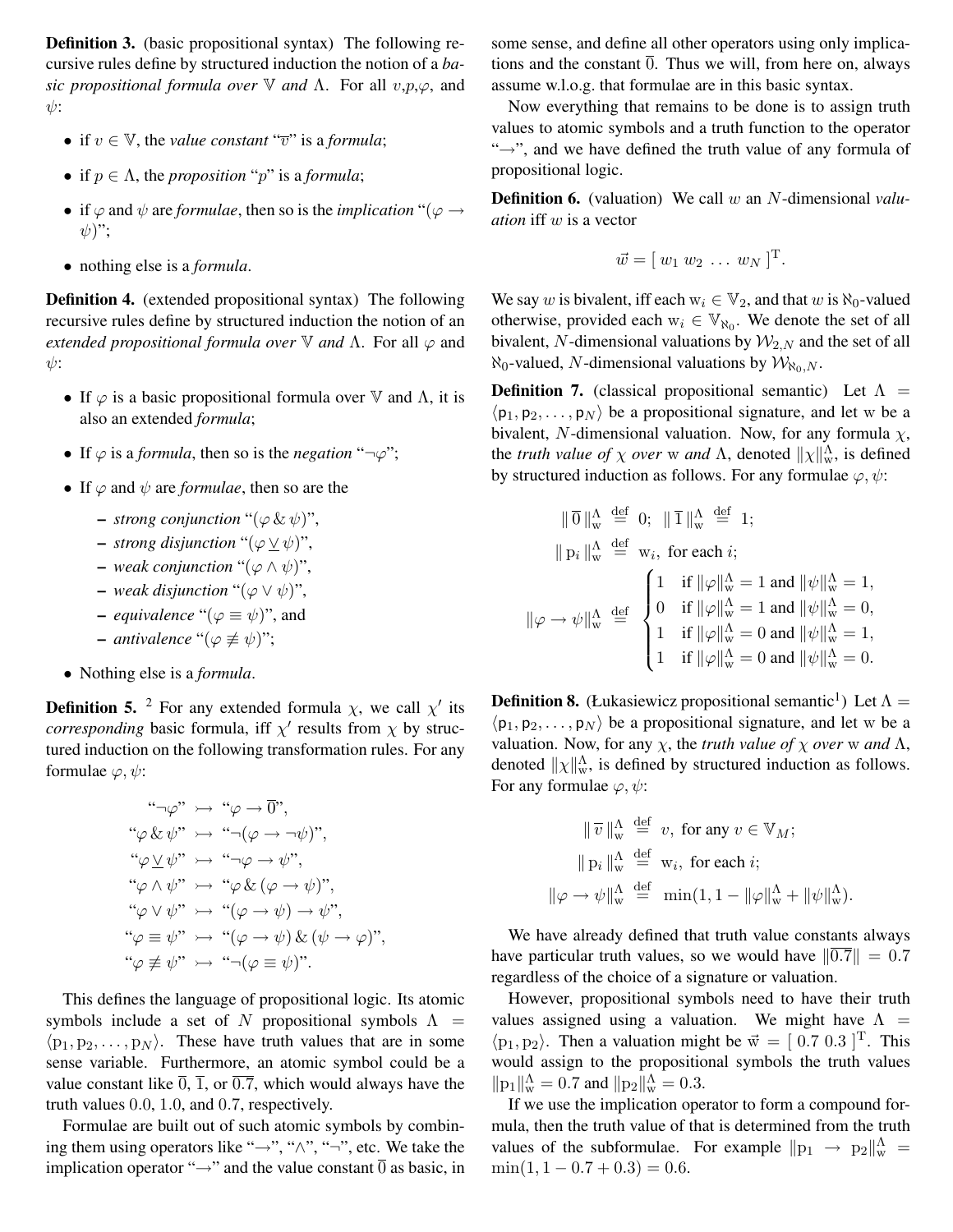Corollary 1. *Classical semantic (definition 7) is a special case of Łukasiewicz semantic (definition 8).*

This is straightforward, by substituting truth values 0 and 1 into the formula for the implication in definition 8. The truth values assigned to the implication by this formula will always coincide with the truth values assigned by the classical truth table.

Łukasiewicz logic is also complete w.r.t. modus ponens and the following axioms:

$$
\varphi \to (\psi \to \varphi);
$$
  
\n
$$
(\varphi \to \psi) \to ((\psi \to \chi) \to (\varphi \to \chi));
$$
  
\n
$$
(\neg \varphi \to \neg \psi) \to (\psi \to \varphi);
$$
  
\n
$$
(\psi \lor \varphi) \to (\varphi \lor \psi);
$$

Completeness proofs for this can be found throughout the relevant literature on multi-valued logic, (Rose and Rosser, 1958) being the earliest published proof of this  $\text{kind}^3$ .

From this proof-theoretic perspective, it is easy to see that, since all of these axioms are theorems of classical logic and since modus ponens is an inference rule in classical logic, Łukasiewicz logic will never prove a theorem not proved by classical logic. So, both from a proof-theoretic and modeltheoretic perspective, it is clear that  $\aleph_0$ -valued Łukasiewicz logic is a generalization of bivalent logic.

#### Summary

It is perhaps important to stress, that we have had little to say in this section which is substantially new. We have simply introduced, for the convenience of the reader and for clarity of notation and terminology, some very basic concepts of logic. First, we mentioned a series of reductions of more complex logical notations to simpler ones. We convert text into predicate logic, predicate logic into propositional logic, and propositional logic into a basic syntax involving only implications and the value constant  $\overline{0}$ .

In order to define the truth value of any formula, it is then sufficient to provide a truth function for this implication operator. Traditional logic uses the two truth values  $\{0, 1\}$  and the well-known truth table for implication. We also introduced Łukasiewicz logic as a generalization of this, which uses infinitely many truth values in the rational unit interval  $[0, 1]$ and defines the implication operator as follows:  $\|\varphi \to \psi\|$  =  $\min(1, 1 - ||\varphi|| + ||\psi||).$ 

## 3 Robust Informative Semantics

In section 1, we have already mentioned that our notion of a *degree of validity* is perhaps the core of our contribution. In section 1.2 we outlined some initial intuitions on this notion, and its function in defining a logic for robust natural language semantics. Now, with all the necessary logical preliminaries in place from section 2, we can move on to give a definition.

**Definition 9.** (degree of validity) Let  $\Lambda = \langle p_1, p_2, \ldots, p_N \rangle$ be a propositional signature, and let W be a set of <sup>N</sup>dimensional valuations. The *degree of validity of a formula*  $\chi$  *over* W *and*  $\Lambda$ , denoted  $[\![\chi]\!]_W^{\Lambda}$  is defined as follows:

$$
[\![\chi]\!]_W^\Lambda = \frac{1}{|W|} \sum_{w \in W} ||\chi||_w^\Lambda.
$$

In a first step, let us restrict attention to the case of considering all bivalent valuations, i.e.  $W = \mathcal{W}_{|\Lambda|,2}$ . This definition can then easily be understood both logically and probabilistically.

For its logical interpretation, first recall the definitions of the classical notions of validity and satisfiability within such a model-theoretic framework. Here,  $\chi$  is considered classically valid, iff the truth value  $\|\chi\|_w$  equals 1 in *all* valuations w. We could also say,  $\chi$  is classically valid iff the *minimum* truth value  $\|\chi\|_w$  across all w is 1. Similarly,  $\chi$  is considered classically satisfiable, iff  $\|\chi\|_w$  equals 1 in *some* valuation w, i.e. iff the *maximum* truth value  $\|\chi\|_w$  across all w is 1.

We have pointed out, before, that this traditional notion of validity is in practice too strong, and this notion of satisfiability too weak. A given candidate entailment will, in practice, usually turn out to be satisfiable, yet not valid. This is why we use a statistic between the minimum and maximum. We use an arithmetic mean.

Given a value for  $\llbracket \chi \rrbracket$ , we then know that  $\chi$  is classically valid iff  $\llbracket \chi \rrbracket = 1.0$ , and that  $\chi$  is classically satisfiable iff  $\llbracket \chi \rrbracket > 0.0$ . But we now also have a continuum of degrees of  $\llbracket \chi \rrbracket > 0.0$ . But we now also have a continuum of degrees of validity between the two extreme cases 1.0 and 0.0 validity between the two extreme cases 1.0 and 0.0.

For its probabilistic interpretation, one can think of  $||\chi||$  as a random variable indicating the truth value expected for  $||\chi||_w$ when a valuation  $w$  is chosen from at random. The value of  $\llbracket \chi \rrbracket$  is then quite simply the probability that the truth value of  $\chi$ , for such a valuation w chosen at random, is 1, assuming for this choice a uniform distribution.

From the point of view of traditional objectivist probability, the question arises: Why should this distribution be uniform, rather than anything else? In response to this question, one might imagine an assumption of maximum entropy, i.e. maximum uncertainty, regarding this choice of a valuation.

From the point of view of subjectivist probability (De Finetti, 1974), which suits our theory much better, this question does not arise. The question, then, is not "Why assume a uniform distribution?", but rather "Why not?" – in the absence of any information contradicting such an assumption.

Another very interesting property of De Finetti's theory of probability is that it readily deals with the generalization where we move from the bivalent case  $W = W_{N,2}$  to the more general case  $W = \mathcal{W}_{N, \aleph_0}$ .

This does not have an interpretation in a frequentist view of probability, but the generalization is perfectly valid within subjective probability. The random variable, or, in De Finetti's terms, random quantity,  $\|\chi\|$  now has infinitely many possible values in  $[0, 1]$ , rather than only the two possible values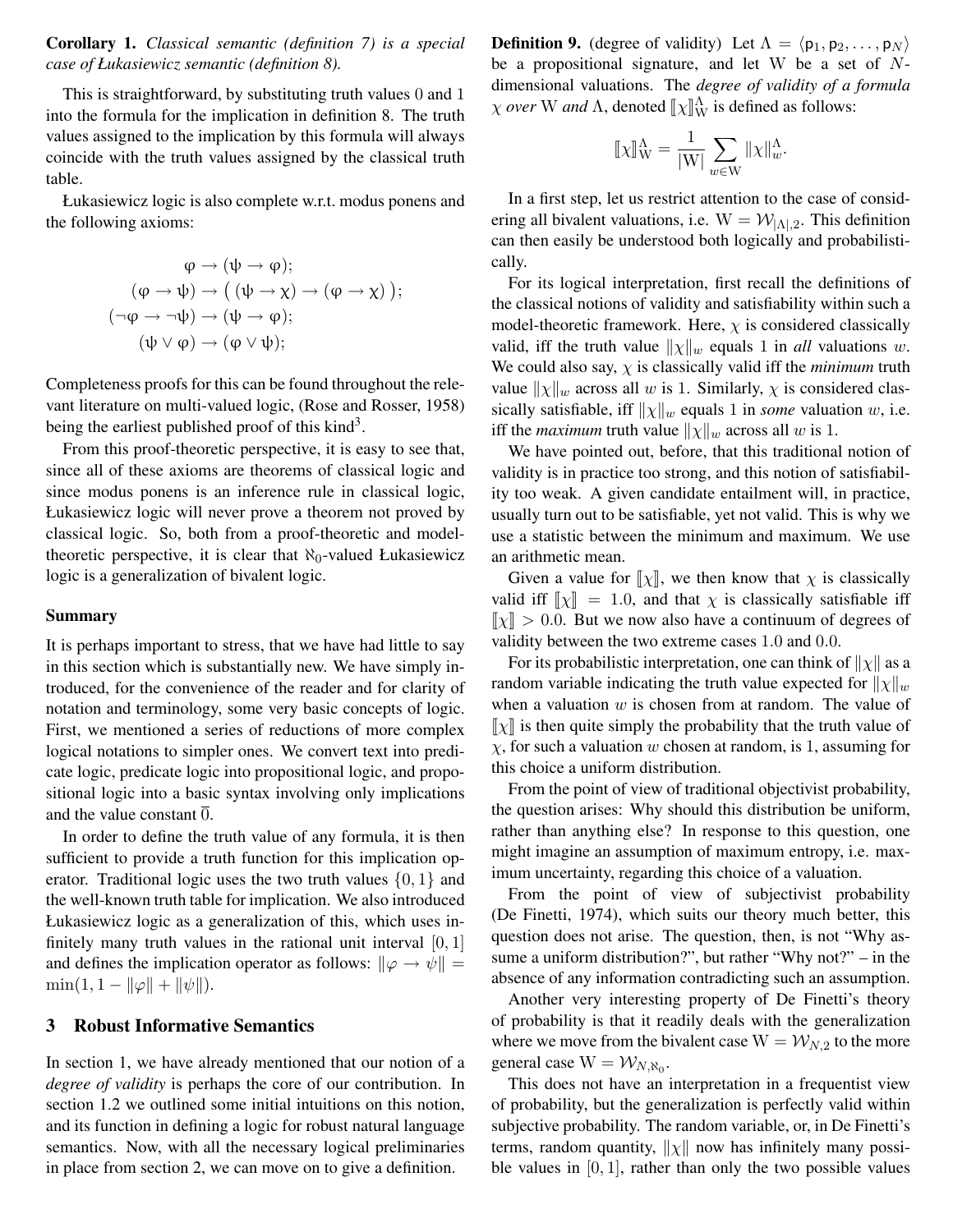$\{0, 1\}$  assumed by traditional probabilistic events. The value  $\llbracket \chi \rrbracket$  is in De Finetti's framework now called a *prevision* of the random quantity  $||\chi||$ , but can still be defined by the above expression, and shares the relevant properties of probability.

To define this in greater detail, and to lend some concreteness to the above definition, let us consider traditional theorem proving and bag-of-words inference as special cases within this theory.

#### 3.1 Special Case 1: Theorem Proving

Throughout our presentation, we have emphasized the fact that the degree of validity is a more fine-grained distinction of validity classes that generalizes over the traditional dichotomy between validity and non-validity.

We then only have to remark that, if we operate under the same assumptions as traditional deep inference, the same results will be achieved. More concretely, let us assume only two truth values, fully informative logical formulae, as well as complete and consistent theories of background knowledge. We then have  $[\![\chi]\!]_{\mathcal{W}} = 1.0$  iff a traditonial theorm prover<br>would prove  $\chi$ would prove  $\chi$ .

We would expect this strategy, to work quite well for examples (1), (2.a), (2.b), (3.a), (3.b), (4) and (6), which require a great deal of informativity. Examples (2.c), (3.c), and (7), on the other hand, which would yield robustness, cannot be addressed with a traditional theorem prover.

#### 3.2 Special Case 2: Bag-of-Words Inference

When we have a bag-of-words level of analysis for two pieces of text  $T$  and  $H$ , we can think of them in a logical representation as conjunctions, in which the atomic conjuncts are simply words, e.g.

(T) 
$$
\text{socrates } \land \text{ is } \land \text{ a } \land \text{ man}
$$
  
\n $\rightarrow$  (H) so  $\land$  every  $\land$  man  $\land$  is  $\land$  sorrates

Let's call this antecedent  $\varphi$  and the consequent  $\psi$ , and try to determine the degree of validity  $\llbracket \phi \rightarrow \psi \rrbracket$  for the bivalent case. This is possible using only some basic combinatorics.

Let  $\Lambda_{\varphi}$  be the set of propositional symbols, in this case words, appearing only in the antecedent, not in the consequent;  $\Lambda_{\varphi} = \{a\}$ . Similarly, let  $\Lambda_{\psi}$  be the set of propositional symbols appearing only in the consequent, not in the antecedent;  $\Lambda_{\psi} = \{\text{so}, \text{every}\}.$  Finally, let  $\Lambda_{\omega}$  be the overlap, i.e. the set of propositional symbols appearing both in the antecedent and the consequent;  $\Lambda_{\omega} = \{\text{socrates}, \text{is}, \text{man}\}.$ 

There are  $N = |\Lambda_{\varphi} \cup \Lambda_{\psi} \cup \Lambda_{\omega}| = 6$  atomic propositions altogether. We are dealing with the bivalent case, so there are  $2^N = 2^6 = 64$  possible valuations for this signature altogether. There are  $2^{|\Lambda_{\varphi}|} = 2^1 = 2$  ways of assigning truth values to the antecedent,  $2^{|\Lambda_{\psi}|} = 2^2 = 4$  ways of assigning truth values to the consequent, and  $2^{|\Lambda_{\omega}|} = 2^3 = 8$  ways of assigning truth values to the overlap.

In order to make the implication " $\varphi \rightarrow \psi$ " false, we must make the antecedent  $\varphi$  true, and the consequent  $\psi$  false.

Clearly, only one out of the  $2^{|\Lambda_{\varphi}\cup\Lambda_{\omega}|} = 2^1 * 2^3 = 16$  ways of assigning truth values to the antecedent makes the antecedent true. This is the case in which we assign the value 1 to all of the four conjuncts, thereby making the conjunction true. Out of the four conjuncts appearing in the consequent, this leaves two unassigned – we have already assigned truth values to the three conjuncts in the overlap set. There are  $2<sup>2</sup>$  ways of assigning such truth values to the consequent, and only one of them makes the conjunction true, so the other  $2^2 - 1 = 3$  all make the consequent false.

Therefore, out of the  $2^6$  possible valuations only  $1 * 3 = 3$ valuations make the implication false. If we count zero for each of these three valuations, count one for all of the others, and divide the result by 2<sup>6</sup>, we arrive at the value  $[\![\varphi \rightarrow \psi]\!] = \frac{64-3}{6} = 0.95312$ .  $\frac{64-3}{64} = 0.95312.$ 

More generally,

$$
\llbracket \varphi \to \psi \rrbracket = 1 - \frac{2^{|\Lambda_{\psi}|} - 1}{2^{|\Lambda_{\psi}| + |\Lambda_{\phi}| + |\Lambda_{\omega}|}}
$$

.

So we can express the degree of validity for a given candidate entailment in a closed form depending only on the forms of the words and how they match up against each other, assuming we encode a given piece of text simply as a conjunction in bivalent logic. Note that this closed form shares the same ordering properties as Dice's coefficient, the Jaccard index, or any other set overlap metric. These properties are as follows. (1) It acts as an overlap measure: Given  $\varphi$  or  $\psi$ , the ordering imposed by  $[\varphi \rightarrow \psi]$  on all  $\psi$  or  $\varphi$ , respectively, of the same length is the same as that imposed by  $|\Lambda_{\omega}|$ . (2) It performs length normalization: Given  $\varphi$  or  $\psi$ , the ordering imposed by  $\llbracket \varphi \to \psi \rrbracket$  on all  $\psi$  or  $\varphi$ , respectively, is inverse to the length of such  $\psi$  or  $\varphi$ .

This strategy, would work well for examples (2.b), (2.c), (3.b.), (3.c), (4.a.), and (7), as these can easily be addressed using robust strategies. Examples  $(1)$ ,  $(2.a)$ ,  $(3.a)$ ,  $(4.b)$ ,  $(4.c)$ , and (6), on the other hand, require greater informativity, and cannot be addressed in this way.

#### **Conclusions**

Consider the following partition of buzzwords commonly used in NLP:

- (a) shallow processing, robustness, probability, automatic acquisition, machine learning;
- (b) deep processing, semantics, logic, knowledge engineering, artificial intelligence;

Furthermore, consider the following two statements overheard between NLP researchers in a pub:

(a) ". . . you must be very naive to believe you can reason about language in logic. Even if you could, you're missing the knowledge to prove things. Even if you had that, logic would still be too computationally complex."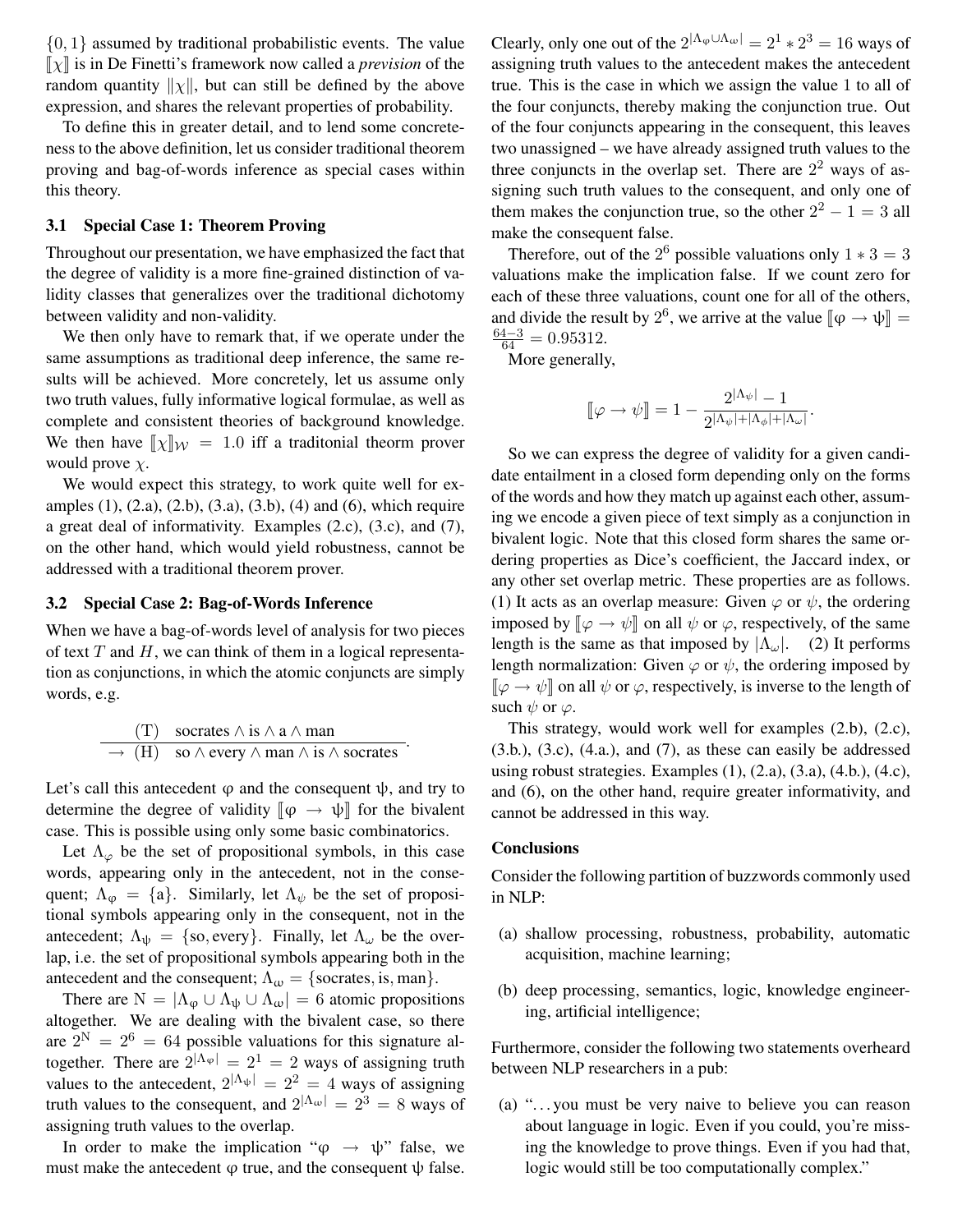(b) ". . . you must be rather ignorant to believe a machine learner will get you anywhere, if all you do is to feed it bags of words. It's just wrong from the point of view of logic, epistemology, linguistics, and whatever other theory you should care about."

Any attempt to describe, or put more meaningful labels on, these standpoints is quite unnecessary. Any member of the NLP community will be intimately familiar with the deeply entrenched paradigm which separates the field into (a) and (b).

To anyone subscribing to viewpoint (a), the overly restrictive consistency and completeness assumptions, as well as the theoretical limitations of the traditional notion of validity will seem like a bad idea. We agree. Probability theory can do better than that.

To anyone subscribing to viewpoint (b), the formula "every ∧ man ∧ is ∧ socrates" will seem like a particularly bad idea, indeed. Again, we agree. Existing tools for semantic composition can do better than that. – But the following conclusions will perhaps come as more of a surprise.

In response to viewpoint (a), we can now say that knowledge and computational complexity are issues that are completely separate from the question of whether or not logic is a useful theoretic framework for approaching textual inference. It is all a question of how one represents text in logic. In the case of a bag-of-words representation, all the knowledge that is required is in the identities of the logical variables, and computational complexity is as little as that of evaluating a simple arithmetic expression.

In response to viewpoint (b), it is perhaps time to try accounting for the practical success of seemingly naive approaches like bag-of-words inference. Here, the robustness properties associated with the gradual notion of validity employed may be a key element.

In conclusion, we would like to emphasize, that our approach subscribes neither to viewpoint (a) nor to viewpoint (b) exclusively. Rather it is an attempt to make the two viewpoints complement, rather than contradict, each other within a single unified framework.

### 4 Monte Carlo Semantics

How do we approach the problem of computing  $\llbracket \varphi \to \psi \rrbracket$  in all its generality? This problem is far from trivial, of course, because the decision problem for classical propositional logic can be reduced to it. If  $\varphi \to \psi$  is a formula over  $\Lambda$ , then, using a naive approach, we could check whether  $\varphi \to \psi$  is valid, i.e. whether  $[\varphi \rightarrow \psi] = 1.0$ , by generating every possible<br>valuation  $w \in \mathcal{W}_{\text{max}}$ . But there are  $2^{|\Lambda|}$  such valuations valuation  $w \in \mathcal{W}_{|\Lambda|,2}$ . But there are  $2^{|\Lambda|}$  such valuations.

Because we are considering, in the traditional case, the maximum or minimum truth value  $\|\varphi \to \psi\|_{w}$  we can encounter for any  $w$ , this means we would have to run a model checker  $2^{|\Lambda|}$  times, in the worst case.

Our approach is as follows: We exploit the fact that the arithmetic mean, in contrast to a maximum or a minimum, is

very well behaved, when it comes to its statistically estimating it. We do not attempt to logically determine its exact value.

Thus, if  $W \subseteq W$ , we can use  $[\varphi \to \psi]_W$  as an estimation of  $[\varphi \to \psi]_W$ . tor for  $[\varphi \to \psi]_W$ . By statistical sampling theory, we know that the former will approach the latter as the sample size  $|W|$ approaches the population size  $|W|$ . This sampling can be automated in a Monte Carlo method.

The central question that arises then, is how much information we obtain about  $[\![ \varphi \rightarrow \psi ]\!]$  by simply assigning truth values to atomic propositions at random using a random number generator.

Let's consider a simple implication involving only atomic propositions:  $[\mathbf{p} \to \mathbf{q}] = 0.75$ . We know that the truth table<br>for this formula assigns the value 0 to only one valuation ( $\|\mathbf{p}\|$ for this formula assigns the value 0 to only one valuation ( $||p||$  $= 1$ ,  $\|q\| = 0$ ), and the value 1 to three valuations. Thus we have a  $3/4$  chance of hitting the value 1.0 (error 0.25), and a  $1/4$  chance of hitting the value 0 (error 0.75), which makes for a mean error of 0.375.

If we do this twice, we still have a  $(3/4) * (3/4) = 9/16$ chance of hitting an average value of 1.0 (error 0.25), a  $(3/4)*($  $(1/4) + (1/4) * (3/4) = 6/16$  chance of hitting an average value of 0.5 (error 0.25) and finally a  $(1/4) * (1/4) = 1/16$ chance of hitting an average of 0.0 (error 0.75). We have a mean error of 0.28125.

As we increase the number of trials, the mean error will decrease. But can we speed up the process? We can increase the number of truth classes. This is what a truth table for 3 valued Łukasiewicz logic would look like:

| $\begin{array}{c ccccccccc}\np & 1.0 & 1.0 & 1.0 & 0.5 & 0.5 & 0.5 & 0.0 & 0.0 & 0.0 \\ q & 1.0 & 0.5 & 0.0 & 1.0 & 0.5 & 0.0 & 1.0 & 0.5 & 0.0\n\end{array}$ |  |  |  |  |  |
|---------------------------------------------------------------------------------------------------------------------------------------------------------------|--|--|--|--|--|
| $p \rightarrow q$ 1.0 0.5 0.0 1.0 1.0 0.5 1.0 1.0 1.0                                                                                                         |  |  |  |  |  |

Four of these nine assignments coincide with bivalent logic, but we also insert five new values. We now have a mean truth value  $[\![p \rightarrow q]\!] = 0.77$ . We have a 6/9 chance of hitting the value 0.5 value 1.0 (error 0.23), a  $2/9$  chance of hitting the value 0.5 (error 0.27), and a  $1/9$  chance of hitting the value 0.0 (error 0.77). The mean error is 0.296296.

We can now leave it as an exercise for the reader to verify that, if we repeat the process twice and obtain averages, we get an even smaller mean error of 0.19753.

We can increase the number of truth values in the logic, all the way to  $\aleph_0$ , where the value  $[\mathbb{p} \to \mathbb{q}]$ , which is 1.0 iff  $p \le q$ , takes on the value 1.0 only at a 0.5 chance.  $-$  Of course we can do this only in theory. In practice, any set of valuations, where the truth values come out of a random number generator for floating point numbers will fit into an  $M$ -valued logic for a large-enough  $M$ . The point is, that we do not want to restrict the possible values of truth values any further.

This raises some questions, as to whether the new logic, which now only proves a subset of the theorems provable in bivalent logic, is still a correct model of natural language semantics, and we believe it is. The example theorems listed in figure 1 can all be proved within such a logic.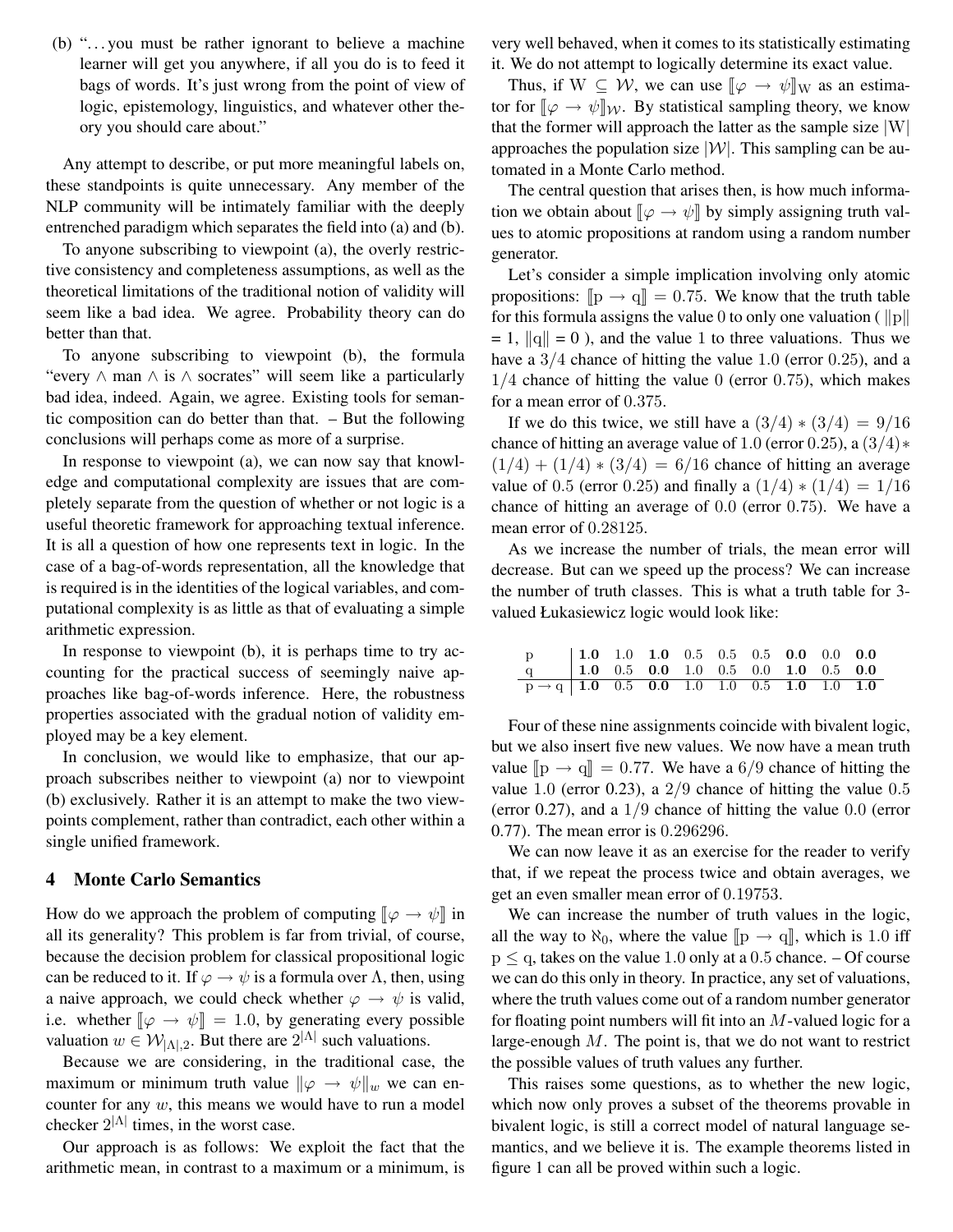- $\varphi$  : Some elephants are intelligent,<br> $\psi$  : Some grey elephants are intelli
- $\psi$  : Some grey elephants are intelligent,<br> $\chi$  : Some clean grey elephants are intell
- Some clean grey elephants are intelligent.

 $\varphi: (\mathbf{e}_1 \wedge \mathbf{i}_1) \vee (\mathbf{e}_2 \wedge \mathbf{i}_2)$ 

- $\psi: (\mathbf{e}_1 \wedge \mathbf{g}_1 \wedge \mathbf{i}_1) \vee (\mathbf{e}_2 \wedge \mathbf{g}_2 \wedge \mathbf{i}_2)$
- $\chi:$  (e<sub>1</sub>  $\wedge$  c<sub>1</sub>  $\wedge$  g<sub>1</sub>  $\wedge$  i<sub>1</sub>)  $\vee$  (e<sub>2</sub>  $\wedge$  c<sub>1</sub>  $\wedge$  g<sub>2</sub>  $\wedge$  i<sub>2</sub>)

|  |  |                                | $e_1$ $i_1$ $e_2$ $i_2$ $ (e_1 \wedge i_1) \vee (e_2 \wedge i_2) = \varphi \rightarrow \psi =$ $ (\psi \rightarrow \varphi)  \chi (\varphi \rightarrow \chi)  g_1 g_2 c_1 c_2$ |             |         |                |                |         |                                                                                                                                                                                                                                                                                                                                                                                                                                                                                                                                                                                                                  |                         |                 |  |
|--|--|--------------------------------|--------------------------------------------------------------------------------------------------------------------------------------------------------------------------------|-------------|---------|----------------|----------------|---------|------------------------------------------------------------------------------------------------------------------------------------------------------------------------------------------------------------------------------------------------------------------------------------------------------------------------------------------------------------------------------------------------------------------------------------------------------------------------------------------------------------------------------------------------------------------------------------------------------------------|-------------------------|-----------------|--|
|  |  | $w_1$ , 99 .55 .47 .38 .55     | $.38 \t .55 \t .39$                                                                                                                                                            |             |         |                | $.84$ 1        | .19     | $.64$   $.39$ $.19$ $.12$ $.97$                                                                                                                                                                                                                                                                                                                                                                                                                                                                                                                                                                                  |                         |                 |  |
|  |  | $w_2$ , 10 .58 .29 .00 .10 .00 |                                                                                                                                                                                | $.10$ $.10$ |         | $1 \mid$       |                |         | $.10 \t 1$                                                                                                                                                                                                                                                                                                                                                                                                                                                                                                                                                                                                       | $.98$ $.85$ $.62$ $.44$ |                 |  |
|  |  | $w_3$ 13 .93 .59 .96 .13       | .59                                                                                                                                                                            |             | .59 .32 | .73            | $\overline{1}$ | .25     | $.66$ $.16$ $.32$ $.08$ $.25$                                                                                                                                                                                                                                                                                                                                                                                                                                                                                                                                                                                    |                         |                 |  |
|  |  | $w_4$ . 26 . 64 . 68 . 74 . 26 | .68                                                                                                                                                                            | .68         | .68     | $\overline{1}$ |                | $.13\,$ | .45                                                                                                                                                                                                                                                                                                                                                                                                                                                                                                                                                                                                              | .80.99.02.13            |                 |  |
|  |  | $w_5$ , 47 .10 .03 .76 .10     | .03                                                                                                                                                                            | $.10$ $.10$ |         | $\overline{1}$ |                | $.10\,$ | $\begin{array}{\begin{array}{\small \begin{array}{\small \begin{array}{\small \end{array}}}}\\{\small \end{array}}\\{\small \end{array}}\\{\small \end{array}}{\small \end{array}}{\small \begin{array}{\small \end{array}}{\small \begin{array}{\small \textbf{1}}}\\{\small \textbf{1}}\\{\small \end{array}}{\small \end{array}}{\small \begin{array}{\small \textbf{1}}\\{\small \textbf{1}}\\{\small \end{array}}{\small \begin{array}{\small \textbf{1}}\\{\small \textbf{1}}\\{\small \end{array}}{\small \end{array}}{\small \begin{array}{cccc \textbf{1}}\\{\small \textbf{1}}\\{\small \textbf{1}}\\$ |                         | .65 .54 .10 .74 |  |
|  |  |                                |                                                                                                                                                                                |             |         | .91            |                |         | .75                                                                                                                                                                                                                                                                                                                                                                                                                                                                                                                                                                                                              |                         |                 |  |

Figure 2: some of the examples in their logical representations

## Example

To clarify the whole process, let us conclude this section by turning back to the elephant example, repeated here, together with a logical representation in figure 2.

Let the atomic proposition  $e_1$  represent that individual 1 is an elephant, the proposition  $g_2$ , that individual 2 is grey, etc.

Now we can assign truth values to these propositions at random. Above, we have simply listed five different assignments of truth values. The truth values, listed in the first and last four columns, have not been carefully selected, but have simply been randomly generated, in this case, using a standard spreadsheet tool.

If we substitute the definition of the implication from definition 8 into defintion 5, it turns out that

$$
\|\varphi \wedge \psi\| = \min(\|\varphi\|, \|\psi\|),
$$
  

$$
\|\varphi \vee \psi\| = \max(\|\varphi\|, \|\psi\|)
$$

In the first valuation of the example, we have  $||e_1||_{w_1} =$ 0.99,  $\|\mathbf{i}_1\|_{\mathbf{i}_1} = 0.55$ , so  $\|\mathbf{e}_1 \wedge \mathbf{i}_1\|_{\mathbf{w}_1} = .55$ , so "individual 1 is an intelligent elephant" is true to degree .55. Similarly,  $||e_2 \wedge i_2||_{w_1} = .38$ , so "individual 2 is an intelligent elephant" is true to degree .38. Finally  $\|\varphi\|_{w_1} = \|(\varphi_1 \wedge i_1) \vee (\varphi_2 \wedge i_2)\|_{w_1} =$  $max(.55, .38) = .55$ , so "some individual is an intelligent elephant" is true to a degree .55.

If we use the values  $||g_1||$  and  $||g_2||$ , we can analogously determine  $\|\psi\|_{w_1} = .39$ . Since  $1 - .55 + .39 = .84$ , the implication stating "if some elephants are intelligent, then some grey elephants are intelligent" is true to a degree .84 in valuation  $w_1$ . The converse implication is true to a degree 1.0. Similarly, we can determine  $\|\varphi \to \chi\|_{w_1} = .64$ . Note that  $\|\psi \rightarrow \varphi\| \geq ||\top|| = 1.0$ , in accordance with (2.a), that  $1.0 = ||\top|| < ||\varphi \rightarrow \psi||$ , in accordance with (2.b), and that  $\|\varphi \to \psi\| < \|\varphi \to \chi\|$ , in accordance with (2.c). It should be obvious, at this point, that this is not a coincidence.

While the fundamental logical properties are already fulfilled correctly, the exact truth values are still a function of the random valuation, we started out with. This is why, we now repeat the process for different valuations  $w_2$ ,  $w_3$ , etc., to obtain

mean truth values, i.e. degrees of validity, of  $[\![\psi \rightarrow \varphi]\!] = 1.0$ ,<br>and  $[\![\alpha \rightarrow \psi]\!] = 01$ , and  $[\![\alpha \rightarrow \psi]\!] = 75$ and  $[\![\varphi \rightarrow \psi]\!] = .91$ , and  $[\![\varphi \rightarrow \chi]\!] = .75$ .

## 5 Initial Results & Future Directions

MCPIET is a direct implementation of this process and was tested successfully on section 1 of the FRACAS testsuite (Cooper et al., 1996). Now, we have also tried it on the RTE data for the first time, though with little success visible in the form of statistics over this dataset. This is why we have emphasized before, that our main contribution currently lies with our theory.

The reason why we have seen little practical success is not because of a flaw in the inference mechanism, but because of the naive setup of the frontend infrastructure that converts text into logical formulae.

MCPIET can use either BOXER and the C&C TOOLS (Curran et al., 2007) or the ERG (Copestake and Flickinger, 2000) for this translation. In the case of the ERG, we first have to scope the text. For the sake of simplicity, we currently always choose the top ERG parse and scope the quantifiers in the order in which they appear in the text. We then apply some reductions to translate generalized quantifiers into first-order structures. In the case of the C&C TOOLS, no parses other than the top one are available to begin with. Semantic composition, scope selection and first-order reduction are then done by BOXER.

The main problem here was that we effectively force the grammar into venturing a wild guess as to which in a number of ambiguous readings to assign to a given sentence. So we are not yet implementing the strategy suggested by our theory of falling back to less informative representations, where information is unavailable or syntactically unknown. Rather, we have wrong information represented in our logical formulae, which is obviously counterproductive. To solve this problem, we are currently investigating methods of removing this noise by generalizing logically over the semantic representations of multiple parses.

Another main shortcoming of the current implementation is